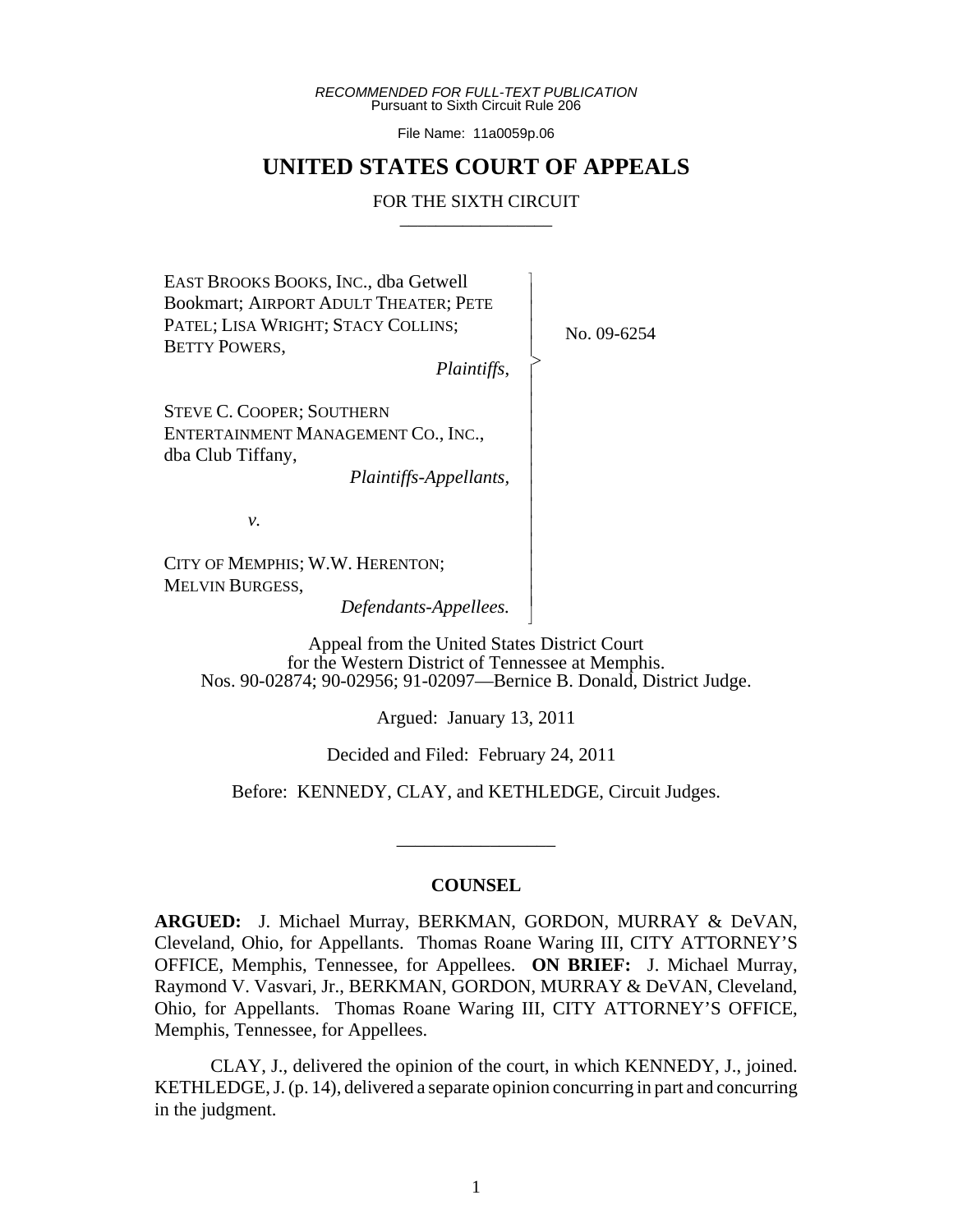# **OPINION \_\_\_\_\_\_\_\_\_\_\_\_\_\_\_\_\_**

**\_\_\_\_\_\_\_\_\_\_\_\_\_\_\_\_\_**

CLAY, Circuit Judge. Plaintiffs Steve C. Cooper and Southern Entertainment Management Company, Inc., appeal the denial of their motion for relief of judgment pursuant to Federal Civil Procedure Rules 60(b)(5) and (6). At issue is a 1996 consent judgment declaring unconstitutional a 1991 city ordinance intended to regulate sexually-oriented businesses in Memphis, Tennessee.

For the reasons set forth below, we **AFFIRM** the decision of the district court.

## **BACKGROUND**

#### **I. The 1991 Memphis Ordinance**

In January of 1991, the City of Memphis ("Memphis" or the "City") promulgated an ordinance (the "Memphis Ordinance") that was intended to impose a licensing scheme on sexually-oriented businesses within Memphis.**<sup>1</sup>** Memphis, Tenn., Code § 6-72. The primary aim of the Memphis Ordinance was "to establish reasonable and uniform regulations to prevent the continued concentrations of sexually oriented businesses within the city." *Id.* § 6-72-1. On a more general level, the intent of the Memphis Ordinance was to "promote the health, safety, morals and general welfare of the citizens of the city." *Id.* The City was concerned about these adult businesses because it found that, especially in concentration, they caused serious secondary effects, including increased crime and neighborhood deterioration. *East Brooks Books, Inc. v. City of Memphis*, 48 F.3d 220, 222 (6th Cir. 1995).

The Memphis Ordinance contained several components. Centrally, it required adult business operators and employees to obtain permits before conducting adult

<sup>&</sup>lt;sup>1</sup> For the purposes of the Memphis Ordinance, sexually-oriented businesses include adult arcades, bookstores, video stores, cabarets, motels, movie and other theaters, escort agencies, nude modeling studios, "sexual encounter centers," and some adult telecommunications businesses. Memphis, Tenn., Code § 6-72-2. We have used the terms "adult business" and "adult establishment" interchangeably herein to refer to such a business.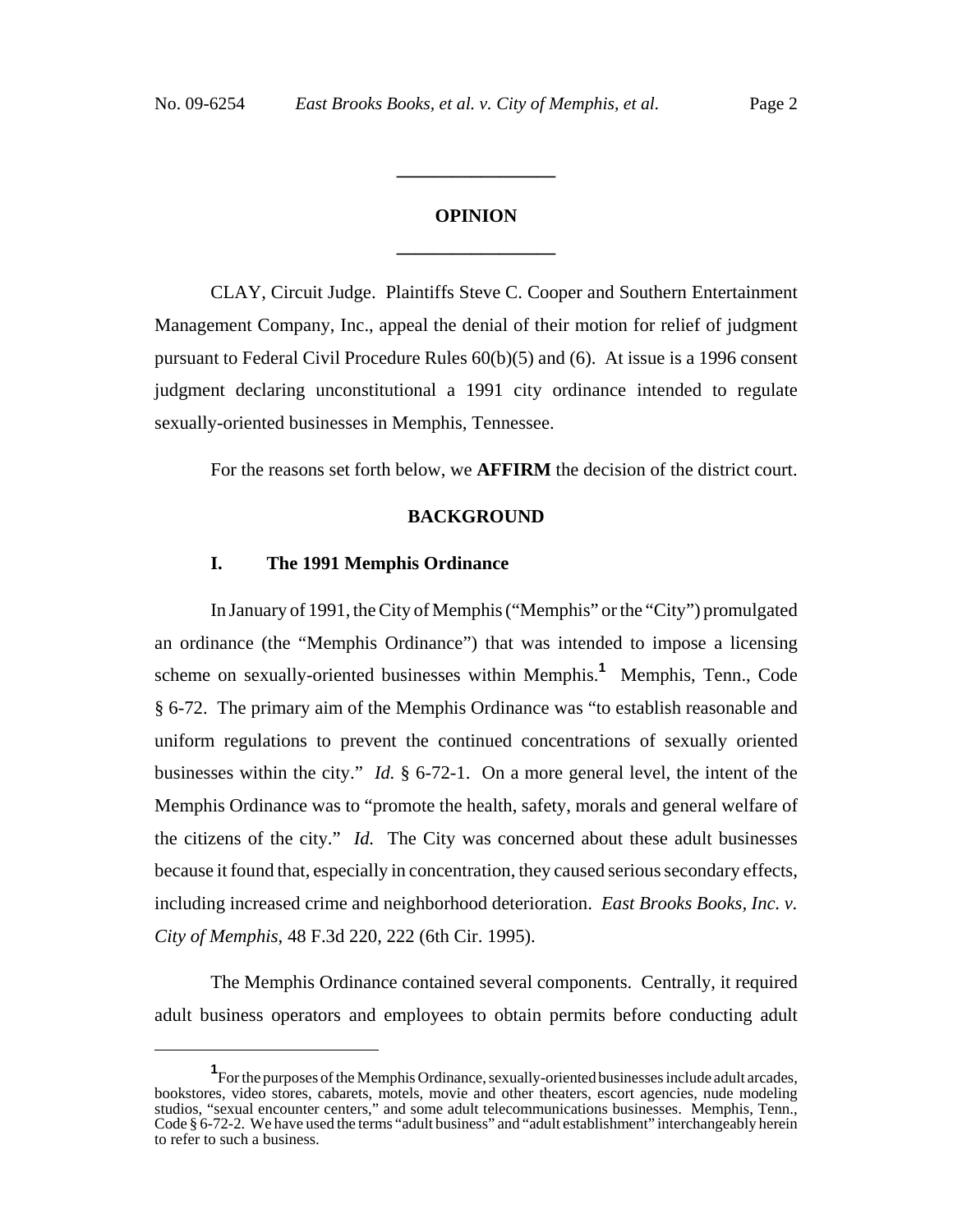business and it set forth the application requirements and time lines for obtaining those permits. The Memphis Ordinance outlined certain offenses and application deficiencies that would disqualify a person from receiving a permit and certain infractions that would be cause for the Director of Police Services ("Director") to either suspend or revoke a permit. The cost of the permit was initially set at \$5,000 per business and \$15 per employee.

If an adult business was owned or operated by a company, the Memphis Ordinance required each person with an interest in the business, no matter how small, to meet the permit requirements and be disclosed on an application.

The procedure for an adult business to appeal a denial, suspension or revocation of a permit was set out as follows: the applicant had ten days to file the appeal with the Director. The Director was required to schedule a hearing on the appeal within sixty days of filing. After the hearing, the Director was required to issue a decision within five days. During the foregoing period, the adult business would be allowed to continue to operate (absent certain exceptional circumstances). If the Director denied the appeal, then the applicant had the opportunity to appeal the decision, within thirty days, by petitioning a court of competent jurisdiction for a common law writ of certiorari. During the court appeal, the City was allowed to suspend operation of the business.

In addition, the Memphis Ordinance forbid certain types of acts and performances within adult establishments. It also subjected the businesses to periodic inspection by city agencies including the police and the health department. Furthermore, the Memphis Ordinance created zoning limitations for adult businesses, which limited their concentration and proximity to certain residential, cultural and social institutions. Notably, it did not ban the sale of beer at adult establishments.

## **II. The 1996 Consent Judgment**

Plaintiffs Steve C. Cooper, et al. ("Cooper") operate adult businesses that would be regulated under the Memphis Ordinance. In November 1990, Cooper brought suit against the City in the United States District Court for the Western District of Tennessee,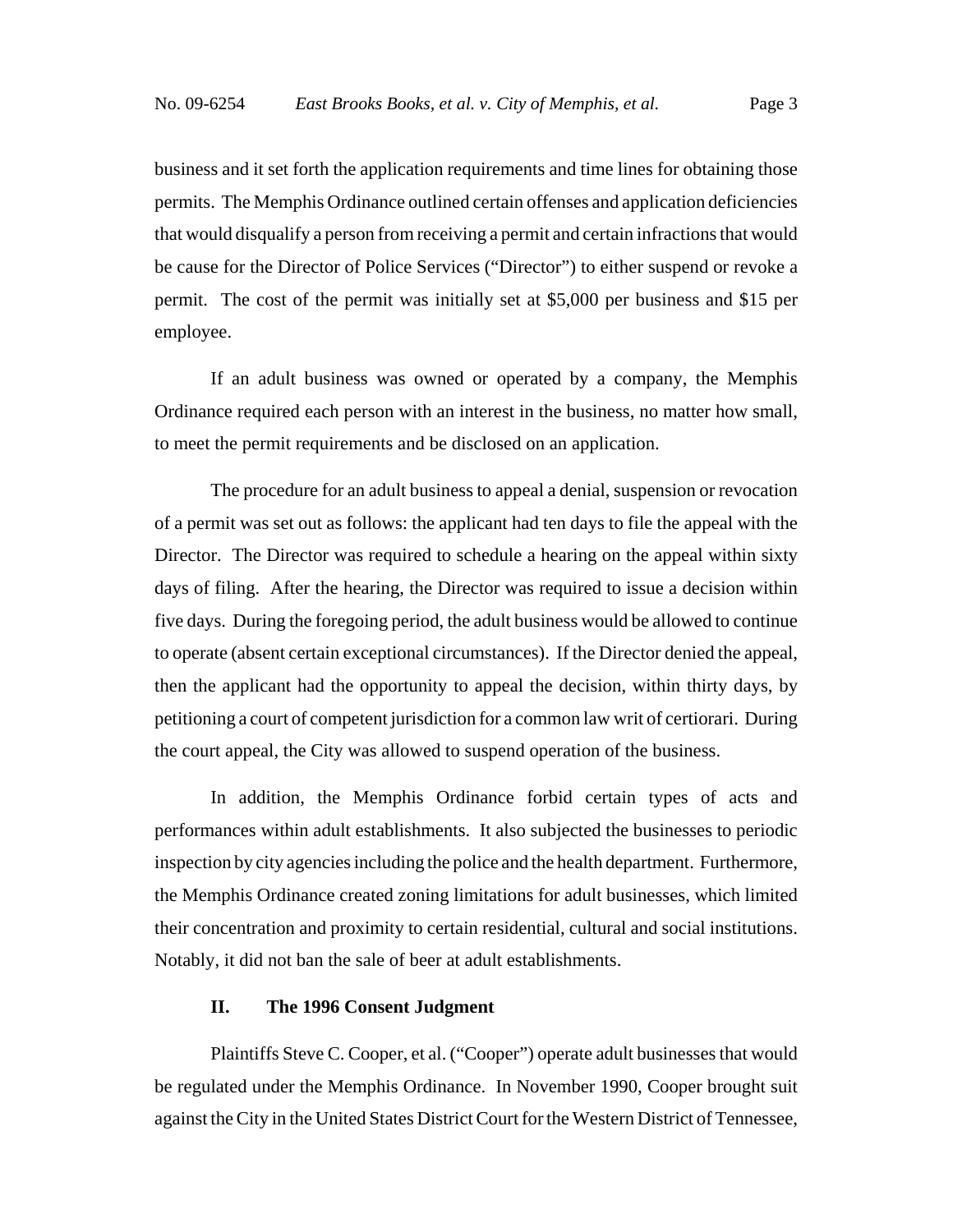facially challenging the constitutionality of the Memphis Ordinance. *See East Brooks Books*, 48 F.3d 220.**<sup>2</sup>** Cooper claimed that the Memphis Ordinance constituted an impermissible prior restraint on speech under the First Amendment.

On appeal, this Court held that: 1) the Memphis Ordinance failed to provide a method for prompt judicial review of adverse decisions, as required by the First Amendment; 2) the "shareholder disclosure" provision requiring applications for all people having an interest in an adult business was overly broad; 3) a provision under which a permit could be denied or suspended based on the Director's determination that a business was not operating in a "peaceful and law-abiding manner" was impermissibly vague; 4) the license fee was excessive; and 5) that the ordinance's amortization schedule violated both Tennessee state and local law. *East Brooks Books*, 48 F.3d at 224-28.

On October 21, 1996, the parties entered into a consent judgment, agreeing to adopt the decision of this Court as the final ruling and judgment as to the constitutionality of the Memphis Ordinance. As a result, though the Memphis Ordinance was never repealed, it was never enforced within Memphis and no adult establishment was ever required to apply for a permit. *See Entm't Prods., Inc. v. Shelby Cnty*., 545 F. Supp. 2d 734, 751 (W.D. Tenn. 2008).

#### **III. The 2007 Shelby County Ordinance**

On September 10, 2007, Shelby County adopted the Tennessee Adult-Oriented Establishment Registration Act of 1998 (the "Act"), Tenn. Code Ann. §§ 7-51-1101 *et seq*., through the promulgation of Ordinance 344 (the "County Ordinance"). Shelby Cnty., Tenn., Ordinance 344. Broadly, the Act sets forth the following requirements:

It requires an adult-oriented establishment to obtain a license from the county's adult-oriented establishment board in order to operate. It further requires that all entertainers, employees, and escorts employed by

**<sup>2</sup>** The case was consolidated from four matters filed in the Western District of Tennessee challenging the Memphis Ordinance. The consolidated plaintiffs were East Brooks Books, Steven C. Cooper, and Southern Entertainment Management Company, Inc. Defendants were City of Memphis, Mayor W.W. Herenton and Police Director Melvin Burgess.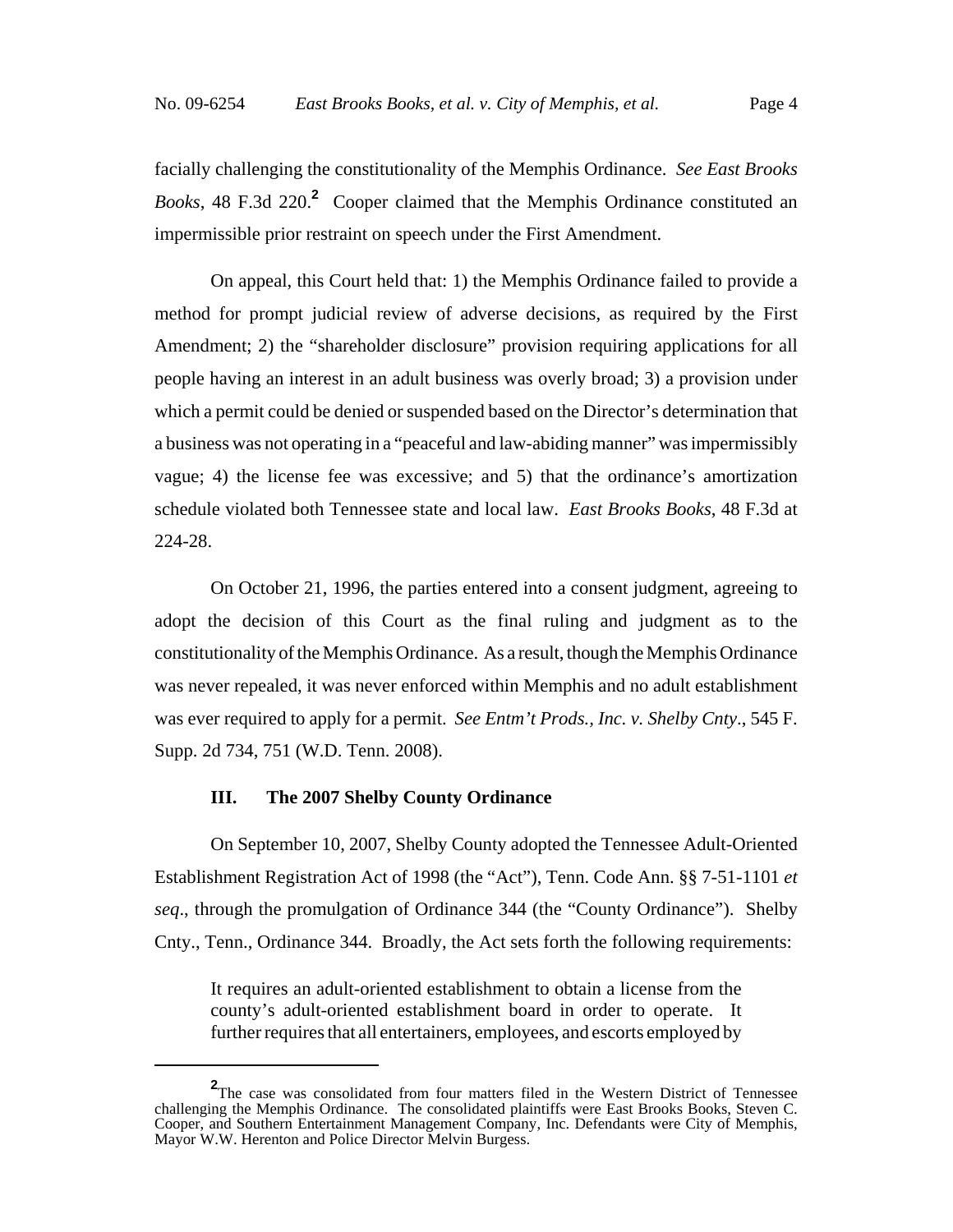such an establishment obtain a work permit from the county. The Act also imposes several regulations, including a prohibition against the serving or consuming of alcohol on the premises; a ban on the touching or the exposing of certain parts of the body; and a requirement that all performances occur on an 18-inch high stage and be at least six feet from any other entertainer, employee, or customer.

*Am. Show Bar Series, Inc. v. Sullivan Cnty*., 30 S.W.3d 324, 331 (Tenn. Ct. App. 2000) (citations omitted).

Under the Act, a license or permit applicant must provide general information concerning his identity and proof of age, and must pay an annual operating license fee of \$500 or a work permit fee of \$100. For corporate applicants, the application must specify "the names and addresses of the officers and directors of the corporation, and the names and addresses of any persons holding fifty percent (50%) or more of the stock in the corporation." Tenn. Code Ann.  $\S$  7-51-1105(7)(A). The Act outlines additional requirements for licensing, creates disqualifying factors for permits and licenses, establishes an appeal procedure for denial of a permit or license, and requires inspection of adult establishments by various county agencies.

The County Ordinance took effect on January 1, 2008 and was subject to enforcement as of April 30, 2008. Enforcement of the County Ordinance in Memphis was limited only by the Act's preemption clause, which specifies that, "if a city or other political subdivision in this state chooses to enact *and enforce* its own regulatory scheme for adult-oriented establishments and sexually-oriented businesses, then the provisions of this part shall not apply within the jurisdiction of such city or other political subdivision." *Id.* § 7-51-1121(b) (emphasis added).

## **IV. Motion for Relief of Judgment**

On October 9, 2008, Cooper filed a Motion for Relief of Judgment pursuant to Federal Rules of Civil Procedure  $60(b)(5)$  and  $(6)$ . Cooper argues that, due to intervening changes in statutory and decisional law, the Memphis Ordinance no longer suffers from the constitutional defects that caused this Court to invalidate it and the parties should therefore be relieved of the judgment.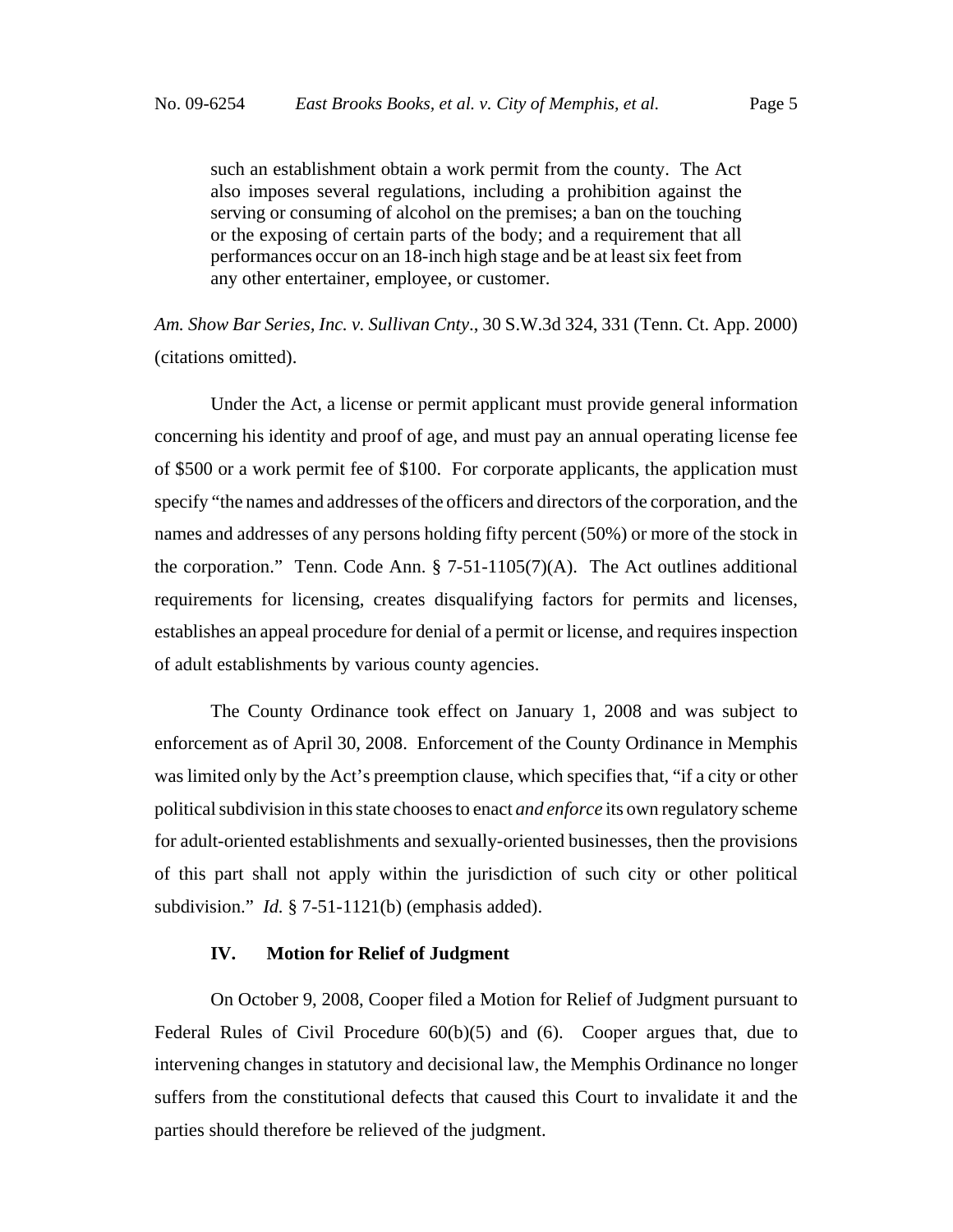On September 28, 2009, the district court denied the motion. The district court held that, while the unconstitutionality of the provision in the Memphis Ordinance regarding judicial review had been rectified by intervening changes in the law, the ordinance still suffered from several defects which left it unconstitutional. The court further found that, while it might be possible to sever the provisions in the Memphis Ordinance regarding amortization and peaceful operation, it was not possible to sever the "shareholder disclosure" provision. The court also noted that the equities would not be served by granting the motion for relief, because Cooper failed to present any inequities in the status quo or any "public interest at stake . . . [but has] instead advanced a private business interest," to wit, to be governed by the less strict guidelines of the Memphis Ordinance instead of the more restrictive County Ordinance.

Cooper then filed this timely appeal and we now affirm the denial of his motion for relief.

## **DISCUSSION**

#### **I. Subject Matter Jurisdiction**

Defendants argue that this Court lacks jurisdiction to adjudicate the merits of this appeal because Plaintiff's claim raises no "case or controversy," and therefore any decision by this Court would constitute an "advisory opinion." Defendant further argues that Cooper lacks standing because he cannot show injury and, alternatively, because any relief that this Court could provide would not redress any injury that Cooper may claim.**<sup>3</sup>**

**<sup>3</sup>** Defendant also argues, for the first time on appeal before this Court, that the relief provided by the consent judgment moots the case. Though Defendant did not raise this argument below, we will consider it here. "[W]e are under a continuing obligation to verify our jurisdiction over a particular case." *In re Troutman Enterprises, Inc*., 286 F.3d 359, 364 (6th Cir. 2002). "The existence of subject matter jurisdiction may be raised at any time, by any party, or even *sua sponte* by the court itself." *In re Lewis*, 398 F.3d 735, 739 (6th Cir. 2005) (internal quotation marks omitted).

Our jurisdiction continues unless the original case or controversy between the parties becomes moot, or unless "'the issues presented are no longer 'live' or parties lack a legally cognizable interest in the outcome.'" *Cleveland Branch, NAACP v. City of Parma, Ohio*, 263 F.3d 513, 530 (6th Cir. 2001) (quoting *Los Angeles Cnty. v. Davis*, 440 U.S. 625, 631 (1979)); *see, e.g., Parvati Corp. v. City of Oak Forest, Ill*., No. 09-1107, \_\_\_ F.3d \_\_\_ , 2010 WL 5185835, at \*4 (7th Cir. Dec. 23, 2010) (dismissing for lack of jurisdiction a plaintiff's Rule 60(b) motion because the plaintiff no longer owned the property subject to the adverse zoning decision on which the suit was based). Defendant does not claim that any subsequent occurrence has extinguished the live controversy between the parties, other than the issuance of the consent decree, which cannot, in and of itself, create mootness. Thus, we find that the case is not moot.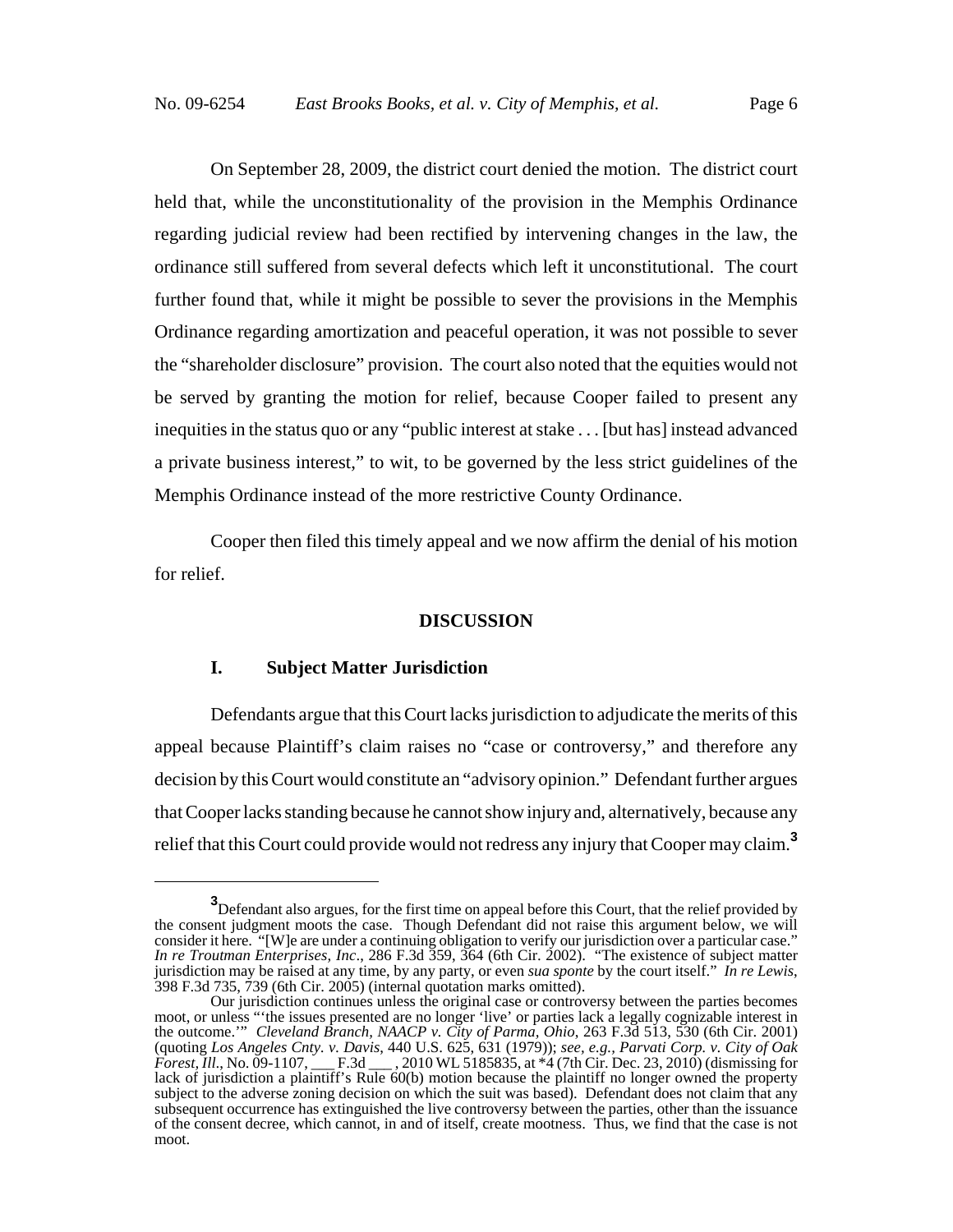We review this challenge to the district court's subject matter jurisdiction *de novo*, as a question of law. *See Charter Twp. of Muskegon v. City of Muskegon*, 303 F.3d 755, 759 (6th Cir. 2002); *RE/MAX Int'l, Inc. v. Realty One*, *Inc*., 271 F.3d 633, 640-41 (6th Cir. 2001).

As outlined above, the instant motion arises from a 1996 consent judgment entered by the District Court for the Western District of Tennessee. We have held that a consent judgment is "essentially a settlement agreement subject to continued judicial policing." *Williams v. Vukovich*, 720 F.2d 909, 920 (6th Cir. 1983); *accord Vanguards of Cleveland v. City of Cleveland*, 23 F.3d 1013, 1017 (6th Cir. 1994). Therefore, a district court may "1) retain jurisdiction over the decree during the term of its existence; 2) protect the integrity of the decree with its contempt powers; and 3) modify the decree should 'changed circumstances' subvert its intended purpose," even if it does not expressly reserve such power. *Vukovich*, 720 F.2d at 920 (citations omitted).

The rationale underlying Rule 60(b) would be severely compromised if the very existence of a final judgment automatically resulted in the extinguishment of an active "case or controversy," requiring the laying of a new jurisdictional foundation. Instead, it is settled law that "a Rule 60(b) motion is considered a continuation of the original proceeding. If the district court had jurisdiction when the suit was filed, it has jurisdiction to entertain a Rule 60(b) motion." *Charter Twp. of Muskegon*, 303 F.3d at 762 (internal quotations omitted).

Defendant does not dispute the district court's jurisdiction in Cooper's 1990 case, the action from which the now-challenged consent judgment arises. Therefore, there is no question that the district court continues to have jurisdiction over Cooper's Rule 60(b) motion, and this Court has jurisdiction on appeal from that action.

## **II. Motion for Relief of Judgment**

A district court's interpretation of its consent judgment is reviewed for an abuse of discretion, *Huguley v. Gen. Motors Corp*., 999 F.2d 142, 145-46 (6th Cir. 1993), as is a district court's decision to grant or deny a Rule 60(b) motion. *Thompson v. Bell*, 580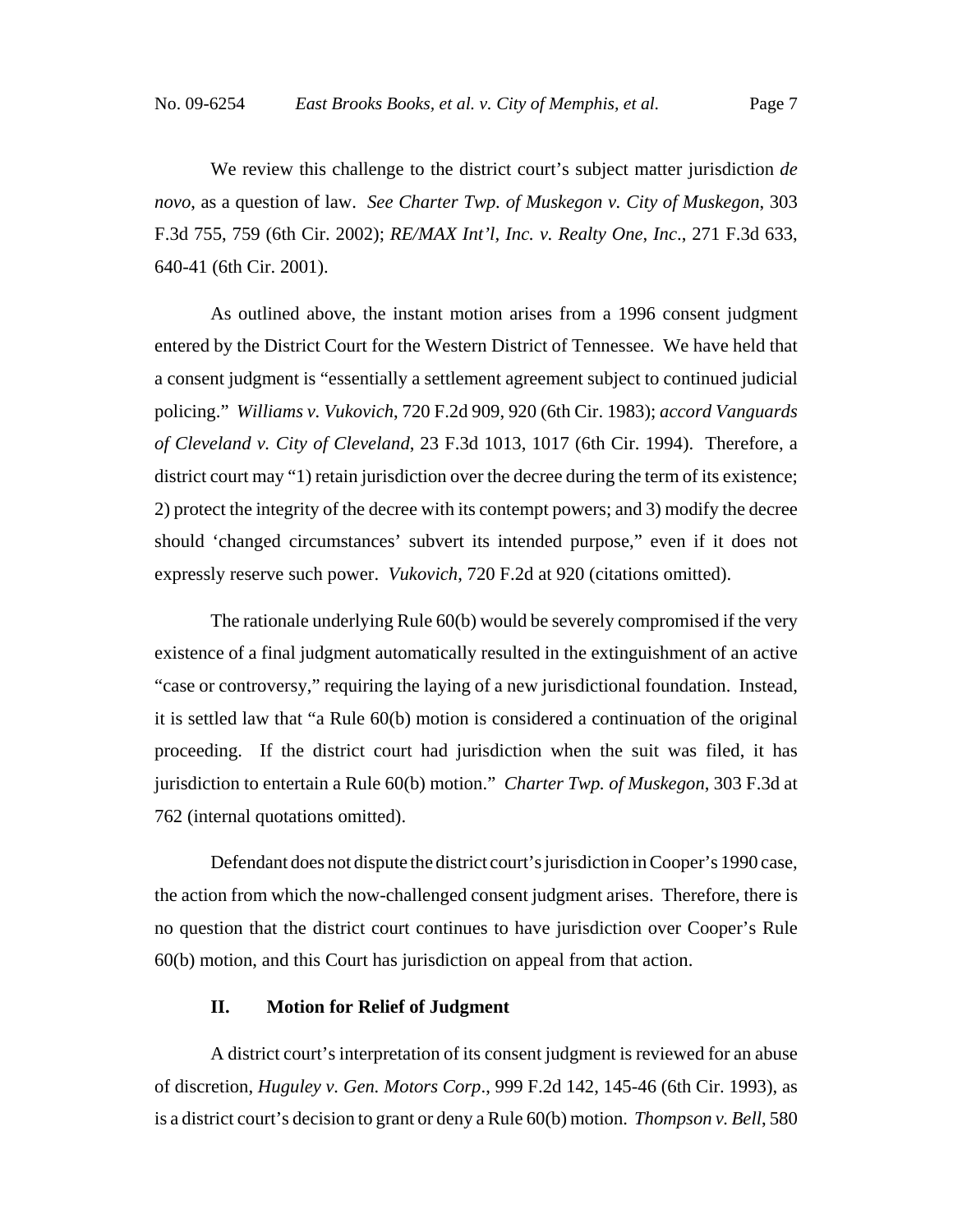F.3d 423, 442 (6th Cir. 2009). Furthermore, "Rule 60(b) proceedings are subject to only limited and deferential appellate review." *Gonzalez v. Crosby*, 545 U.S. 524, 535 (2005).

Federal Rule 60(b)(5) gives a court discretion to relieve a party from a final judgment if "the judgment has been satisfied, released or discharged; it is based on an earlier judgment that has been reversed or vacated; or applying it prospectively is no longer equitable." Fed. R. Civ. P. 60(b)(5). In the case of a request to modify a consent judgment "that arguably relates to the vindication of a constitutional right," the party seeking relief "bears the burden of establishing that a significant change in circumstances warrants revision of the decree. If the moving party meets this standard, the court should consider whether the proposed modification is suitably tailored to the changed circumstance." *Rufo v. Inmates of Suffolk Cnty. Jail*, 502 U.S. 367, 383 & n.7 (1992).

Rule  $60(b)(6)$  further permits the court to grant a motion for "any other reason" that justifies relief." Fed. R. Civ. P. 60(b)(6). The Supreme Court has held that relief under this section requires a showing of exceptional or extraordinary circumstances. *See Ackermann v. United States*, 340 U.S. 193, 202 (1950). We have set forth the additional requirement that "something more" than one of the grounds contained in subsections (1) through (5) be shown for relief under this section. *Hopper v. Euclid Manor Nursing Home, Inc*., 867 F.2d 291, 294 (6th Cir. 1989).

We will not grant relief from a consent decree for the mere convenience of a party. *Rufo*, 502 U.S. at 383. Instead, we proceed with the understanding that "modification of a consent decree is an extraordinary remedy that should not be undertaken lightly." *Waste Mgmt. of Ohio, Inc. v. City of Dayton*, 132 F.3d 1142, 1147 (6th Cir. 1997) (Jones, J., concurring).

Cooper argues that two intervening changes in statutory and jurisprudential law justify the Rule 60(b) relief that he seeks. First, Cooper points to the Supreme Court's decision in *City of Littleton, Colorado v. Z.J. Gifts D-4, L.L.C.*, 541 U.S. 774 (2004), which held that normal state judicial review processes were adequate under the First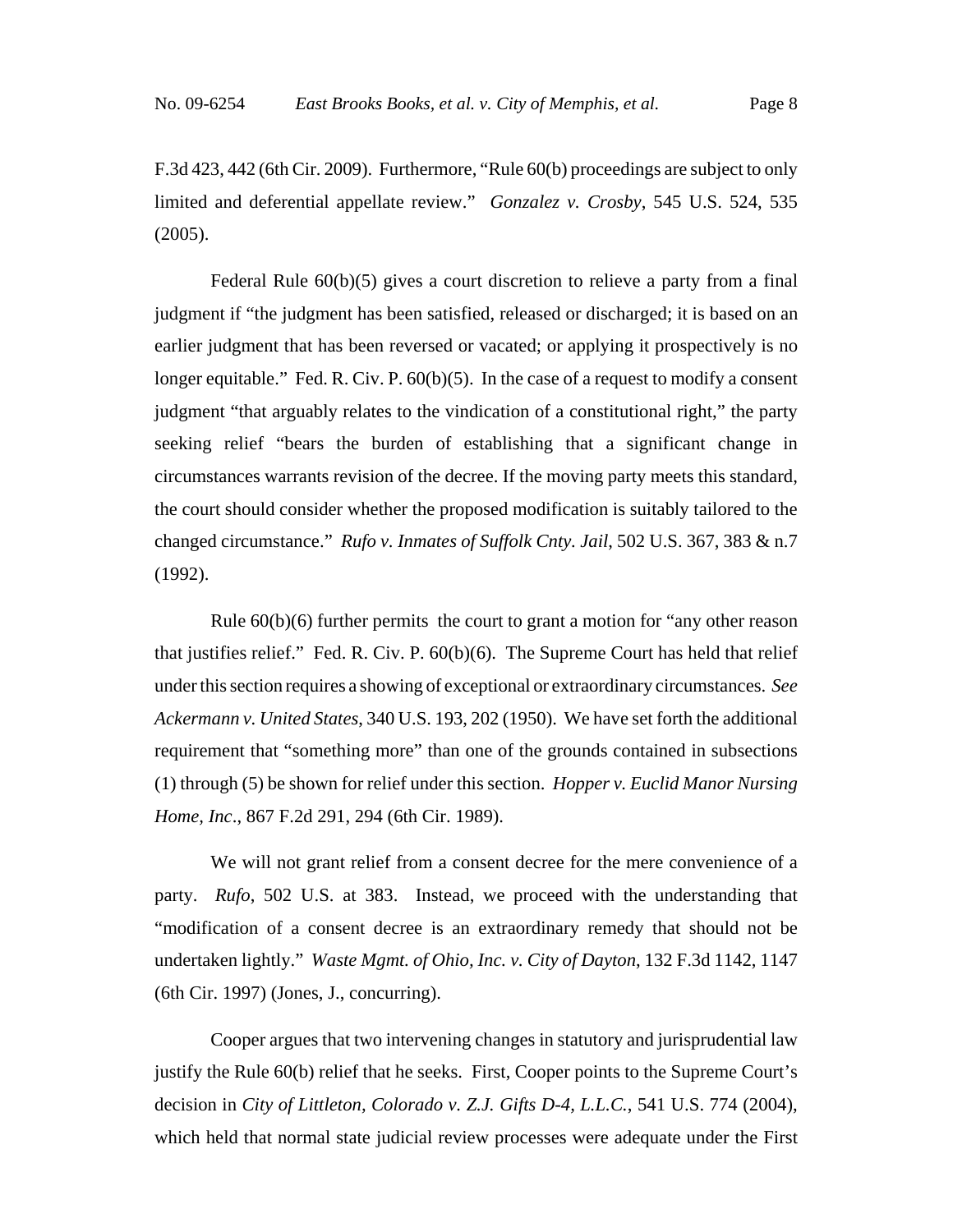Amendment for the adjudication of claims under state "adult business" licensing ordinances, when such ordinances only required "compliance with neutral and nondiscretionary criteria." *Id.* at 784.

Additionally, in 2005, Tennessee amended its Code to modify the Tennessee common law writ of certiorari to include expedited review on request. The amended statute states:

If the final decision of a board or commission revokes, suspends, or denies a license or permit that is required prior to engaging in conduct protected by the First Amendment to the Constitution of the United States, and either the petitioner or the respondent requests an expedited hearing, the court shall immediately grant the writ of certiorari, and shall hear the matter and issue its decision within forty (40) days of the court granting the writ of certiorari.

Tenn. Code Ann. § 27-9-111(e). Thus, Cooper argues and we have agreed, judicial review through the Tennessee writ of certiorari now fully complies with the promptness requirements of the First Amendment. *See Deja Vu of Nashville, Inc. v. Metro. Gov't of Nashville & Davidson Cnty.*, 466 F.3d 391, 396 (6th Cir 2006). Because our 1995 decision held the Memphis Ordinance unconstitutional based, in part, on the unavailability of prompt judicial review, Cooper now argues that the ordinance is no longer unconstitutional and the consent judgment should be lifted.

In denying Cooper's motion for relief, the district court found that, though intervening changes in law effectively cured the unconstitutionality of the Memphis Ordinance's appeals procedure, this did not justify relief from judgment because the Memphis Ordinance remained unconstitutional for three other distinct reasons—the overly broad "shareholder disclosure" provision, the vague "peaceful manner" provision, and the unlawful amortization clause.

In order to determine whether the remaining defective provisions were severable, the district court properly looked to Tennessee state law. *See City of Lakewood v. Plain Dealer Publ'g Co.*, 486 U.S. 750, 772 (1988) (holding that "severability of a local ordinance is a question of state law . . . ."). In doing so, the district court acknowledged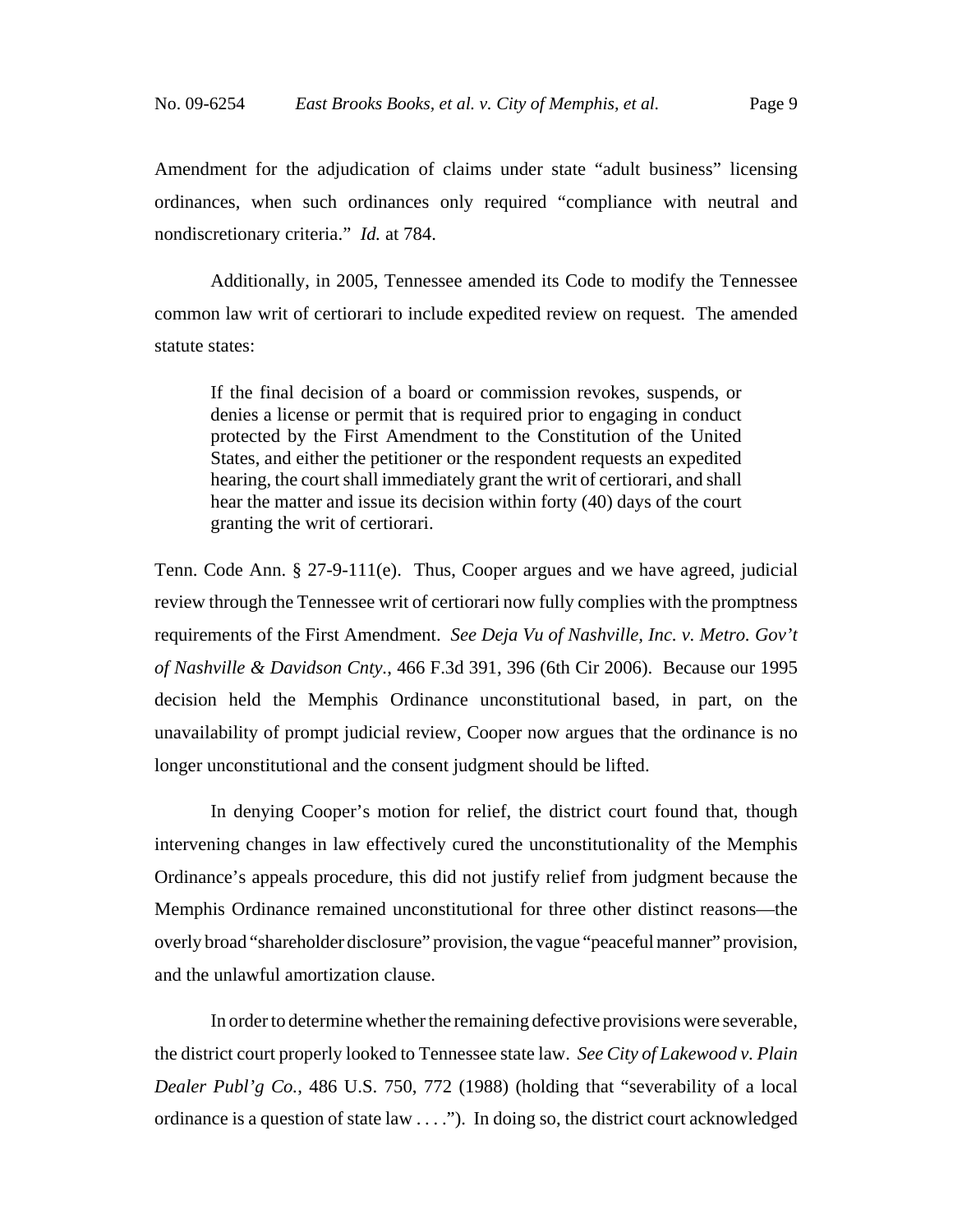that Tennessee law disfavors severance and limits the practice to striking only those features that, notwithstanding their absence, the court concludes the legislature still would have enacted the statute. *See Davidson Cnty. v. Elrod*, 232 S.W.2d 1, 2 (Tenn. 1950). A court's conclusion that the legislature would have enacted a statute absent an unconstitutional provision must be based on evidence that is obvious on the "face of the statute," *Memphis Planned Parenthood, Inc. v. Sundquist*, 175 F.3d 456, 466 (6th Cir. 1999); otherwise the court risks overstepping into functions reserved for the legislature.

Having outlined this legal framework, the district court found that the "peaceful manner" provision was severable, along with the amortization provision. The court found that the former could be severed because it was redundant to other provisions in the Memphis Ordinance (which enumerate infractions that would be considered cause for suspension or termination of a license), and that the latter could be severed because it was contrary to well-established zoning regulations in both Tennessee law and the Memphis city charter.

The district court nonetheless denied Cooper's motion for relief, finding that the shareholder disclosure requirement could not be severed. It further found that the equities did not favor relief from judgment, as Cooper did not show that the judgment created any inequity, but merely that he would prefer to be regulated under the Memphis Ordinance instead of the more restrictive County Ordinance.

Cooper now retorts by arguing that there is "nothing in the text of the ordinance to meaningfully distinguish the two provisions which [the district court] was willing to elide from the single provision which it found too integral to the law to be severed." Cooper supports this argument by citing to Section  $6-72-4(A)(8)$  of the Memphis Ordinance, which states:

Every permittee shall, before employing any person or using the services of an independent contractor in the operation of or entertainment at a sexually oriented business, secure from the director of police services an employee's permit authorizing such person to serve as an employee or independent contractor in the place of business of the sexually oriented business permittee. It is made the duty of the sexually oriented business permittee to ensure that each person so employed in permittee's place of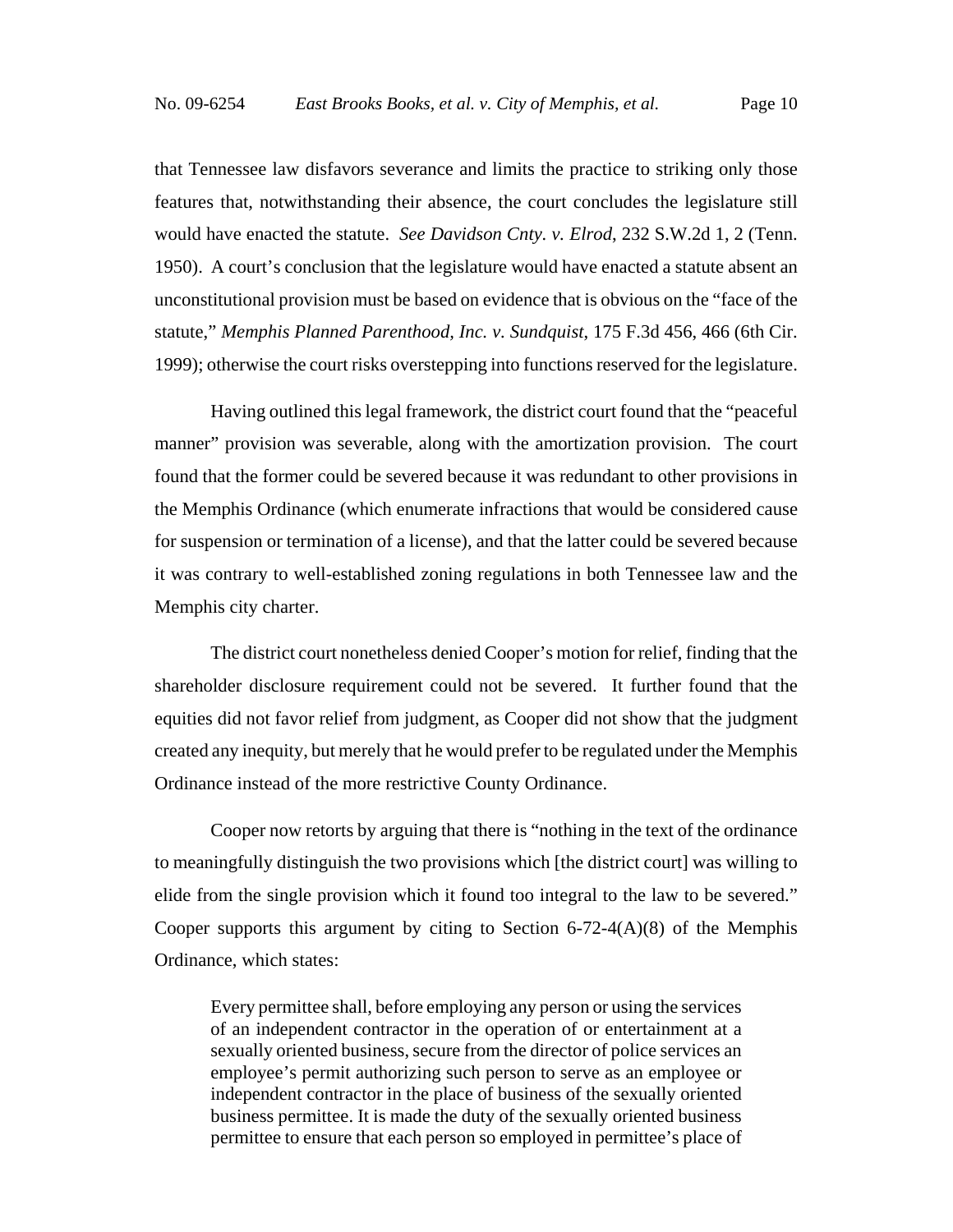business has an employee's permit as above required, which permit must be upon the sexually oriented business premises at all times subject to inspection by the director of police services, or his or her duly authorized agents.

Memphis, Tenn., Code  $\S 6-72-4(A)(8)$ . Cooper claims that this section of the ordinance makes redundant the shareholder disclosure provision, thus rendering it severable under the same analysis that the district court employed when it severed the "peaceful manner" provision.

We find this argument to be flawed. Cooper acknowledges that Memphis has a legitimate interest in identifying those who are legally accountable for the operation of an adult business. *See also East Brooks Books,* 48 F.3d at 226. For the stated legislative purpose of the ordinance to be fulfilled—to regulate the secondary effects of these businesses and to control for their geographic concentration—it is essential that Memphis have information about, and regulatory powers over, the people who *control* adult businesses. Therefore, Memphis' purposes cannot be satisfied by disclosure of *employees and contractors* of adult businesses only, but requires the identification of a business's *owners and stakeholders*. Section 6-72-4(A)(8) does not compel disclosure of management and shareholders, and Cooper can point to no other section of the Memphis Ordinance that covers that field.**<sup>4</sup>**

Therefore, the district court's conclusion that the Memphis Ordinance, on its face, did not suggest that the shareholder disclosure provision could be severed was reasonable.

Cooper also fails to demonstrate that "applying [the judgment] prospectively is no longer equitable."**<sup>5</sup>** Fed. R. Civ. P 60(b)(5). In order to prevail under this prong of

**<sup>4</sup>** Although Cooper claims that, with the shareholder disclosure provision stricken, the Memphis Ordinance would still compel the identification of every person who is "legally accountable" for an adult business, he points to nothing in the ordinance, other than  $\S 6-72-4(A)(8)$  for support. Yet neither that section, nor any other in the Memphis Ordinance, uses the phrase "legally accountable" or speaks to the disclosure of "legally accountable" parties.

**<sup>5</sup>** The concurrence suggests that a finding that the equities do not clearly favor relief of judgment is sufficient, alone, to justify denial of relief under Rule  $60(b)(5)$ . In a case such as this, where the equities do not clearly *disfavor* relief, but are equally balanced, we are not convinced that relief may be denied for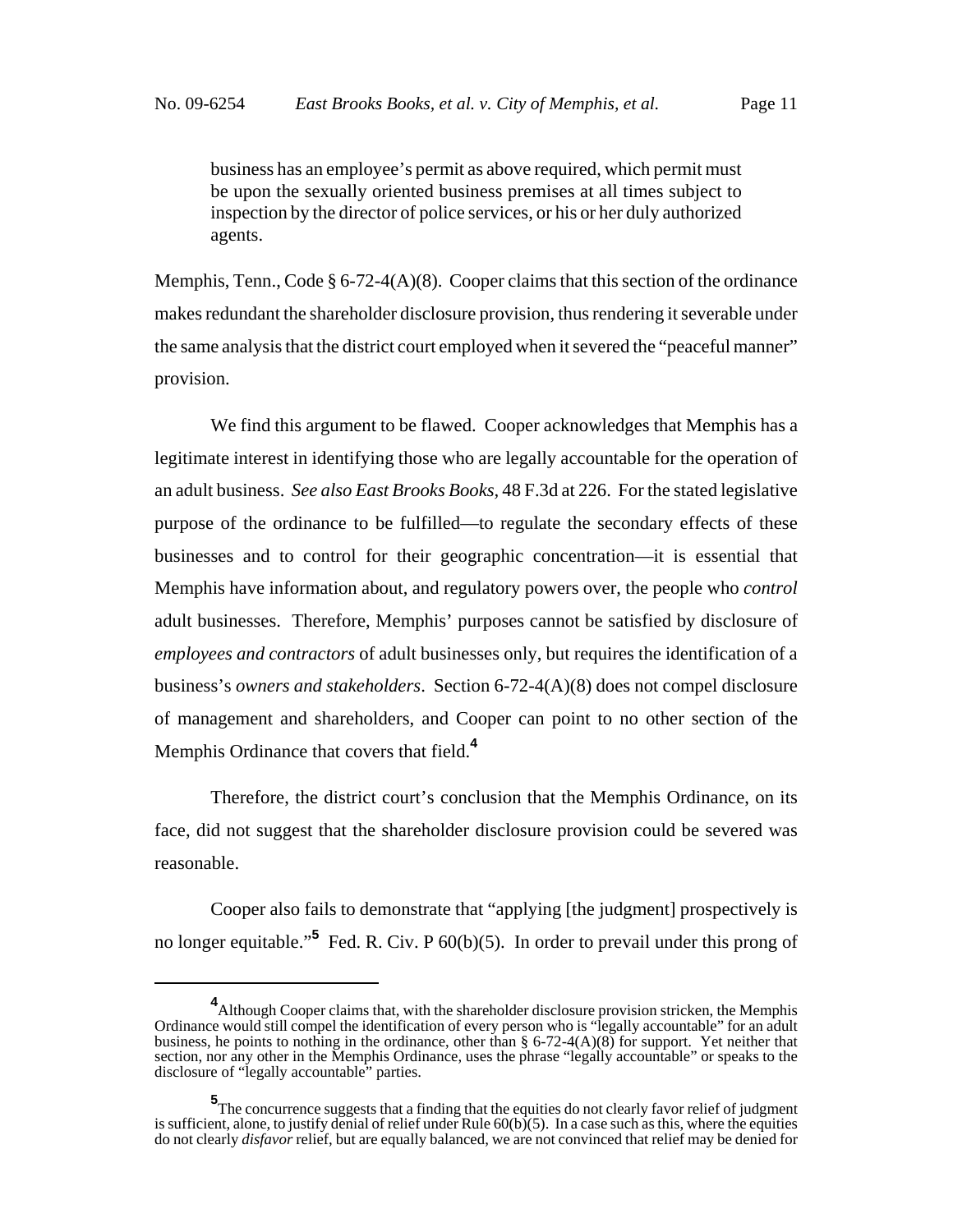the Rule 60(b) requirement, Cooper would have to convince this Court that the City's decision to leave adult businesses alone to operate as they please, free from a restrictive licensing scheme, is somehow unfair or unjust to those businesses. This position is difficult to countenance straight-faced. Nor is it reasonable for Cooper to suggest that it is inequitable that he should be regulated under the fully constitutional, democratically promulgated County Ordinance. As for Cooper's newfound concern regarding Memphis' ability to "benefit from the ability to enforce a local and locally adopted ordinance instead of a generally applicable county ordinance, [and] enjoy the democratic benefit of seeing a law it had enacted . . . revived again," he need not worry. As Cooper has convincingly demonstrated, the County Ordinance addresses substantially all of the areas addressed by the Memphis Ordinance (and more), and regulates all of the adult businesses that the Memphis Ordinance was intended to cover. From this we can assume that Memphis' purposes will be fulfilled by the adoption and enforcement of the County Ordinance.**<sup>6</sup>**

Finally, the district court found that Cooper failed to identify any exceptional circumstances that would warrant relief under Rule  $60(b)(6)$ . We agree. Under this Court's precedent, a showing of "something more" or different is required for relief under Rule 60(b)(6). Cooper presents no additional or different facts or arguments to support his motion under this section. Therefore, relief is properly denied under Rule  $60(b)(6)$ .

purely equitable reasons. We have held that "a consent decree designed to remedy violations of federal law is not a private contract; it is a judicial decree enforcing rights created by federal law through means agreed upon by the parties. So if a change in law eliminates the rights and duties the consent decree is designed to enforce, then it should not be enforced simply because the parties agreed to it." *Brown v. Tennessee Dept. of Finance and Admin*., 561 F.3d 542, 546 (6th Cir. 2009). Thus, under Rule 60(b)(5), the private interests as between the parties to the action are not alone determinative of the issue of the proper enforcement of federal law.

**<sup>6</sup>**<br>
Notably, the City's position is not only that it has no continuing interest in enforcing the Memphis Ordinance, but also that it would be unable to enforce the ordinance because of intervening changes to the jurisdictional laws applicable to Tennessee municipal courts. Cooper counters that he is prepared to file a writ of mandamus to force the City to enforce the Memphis Ordinance. That Cooper would have to force Memphis, seemingly in contravention of law, to enforce the ordinance severely undercuts his argument that the equities favor allowing Memphis to locally regulate adult businesses.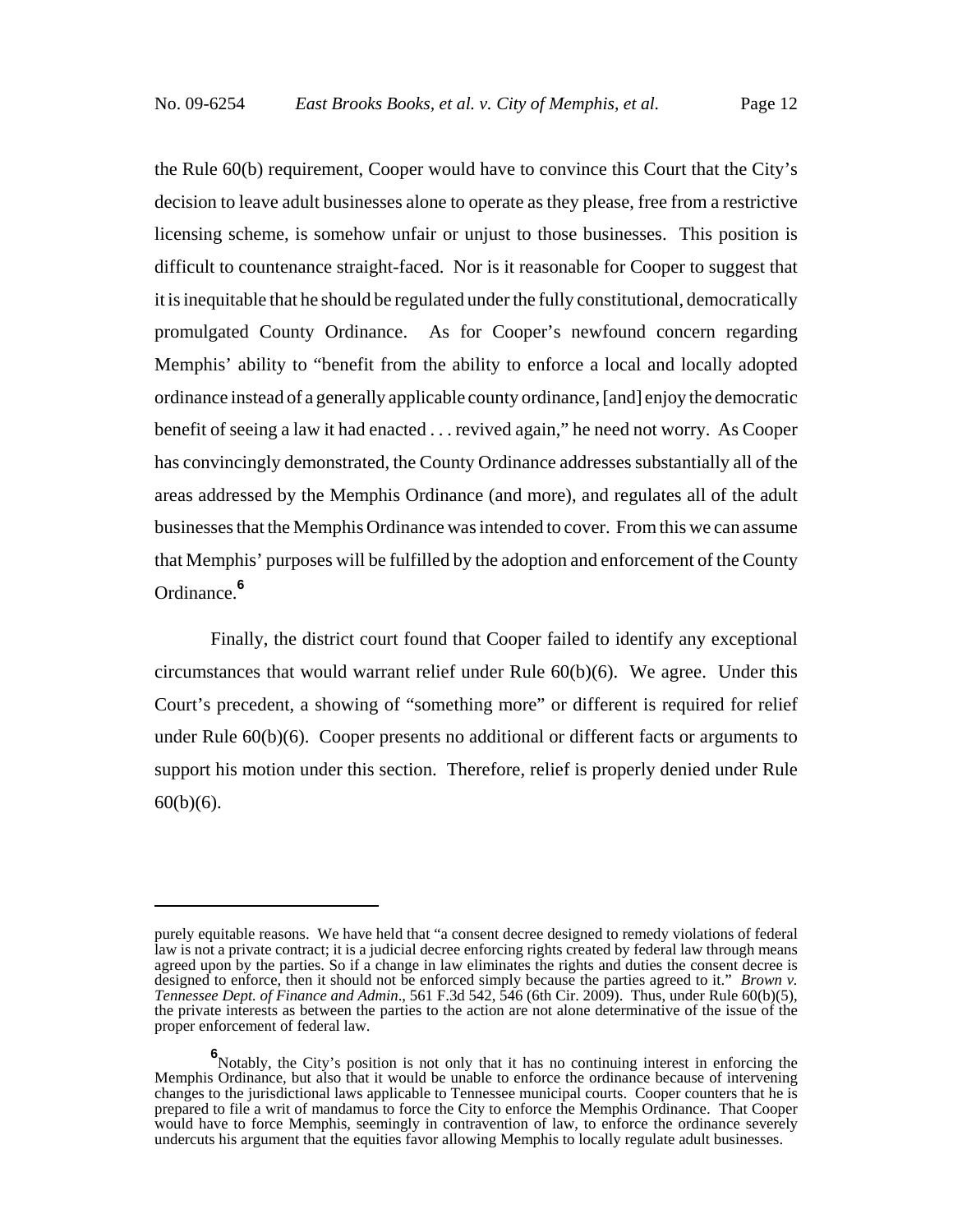## **CONCLUSION**

Cooper has failed to demonstrate that either equities or intervening changes in law favor relief from judgment of the consent judgment with the City of Memphis. We therefore **AFFIRM** the district court's decision.